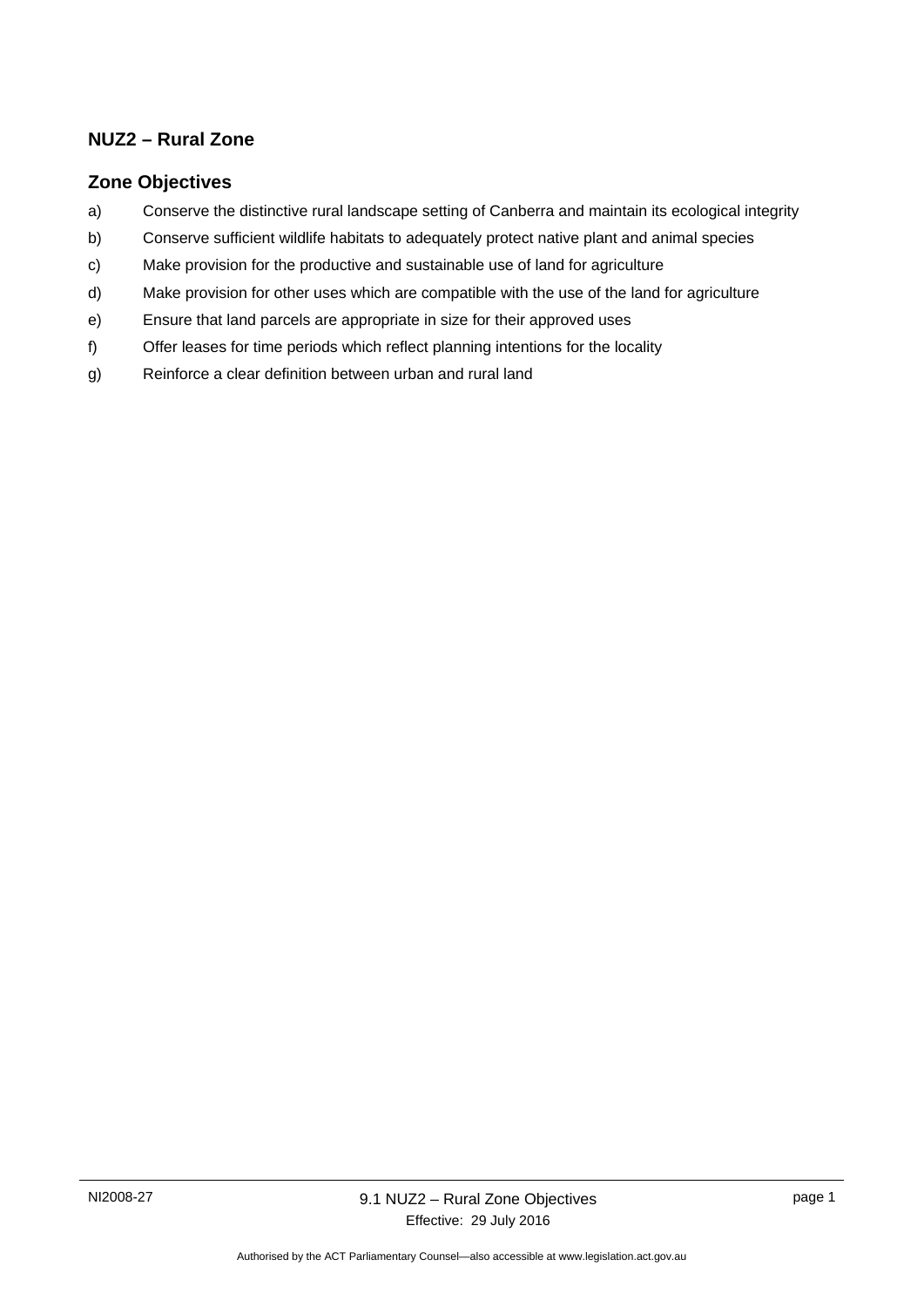# **NUZ2 – Rural Zone Development Table**

| Development identified in the Planning and Development Act 2007 as exempt (see sections 133<br>and 134 of the Act and section 20 and schedule 1 of the Planning and Development Regulation<br>2008)<br><b>ASSESSABLE DEVELOPMENT</b><br>Development application required.<br>On leased land, development must be authorised by a lease.<br><b>MINIMUM ASSESSMENT TRACK</b><br><b>CODE</b><br>Development listed below requires a development application and is assessed in the code track<br><b>Development</b><br>No development identified.<br><b>MINIMUM ASSESSMENT TRACK</b><br><b>MERIT</b><br>Development listed below requires a development application and is assessed in the merit track,<br>unless specified in schedule 4 of the Planning and Development Act 2007 (as impact track) or<br>specified as prohibited development in a precinct map.<br><b>Development</b><br>agriculture<br>minor road<br>ancillary use<br>minor use<br>communications facility<br>nature conservation area<br>consolidation<br>outdoor recreation facility<br>demolition<br>overnight camping area<br>development in a location and of a type<br>parkland<br>identified in a precinct map as additional merit<br>track development<br>farm tourism<br>sign<br>stock/sale yard<br>group or organized camp<br>land management facility<br>subdivision<br>major road<br>temporary use<br>MAJOR UTILITY INSTALLATION<br>woodlot<br><b>MINIMUM ASSESSMENT TRACK</b><br><b>IMPACT</b><br>Development listed below requires a development application and is assessed in the impact track<br>Development that is not:<br>1.<br>a. Exempt, code track or merit track development (see section 132 of the Planning and<br>Development Act 2007); or<br>Prohibited development, other than development that is permitted under s137 of the<br>b.<br>Planning and Development Act 2007.<br>Development specified in schedule 4 of the Planning and Development Act 2007 and not listed<br>2.<br>as a prohibited use in this table.<br>3.<br>Development that is authorised by a lease and listed as a prohibited use in this table.<br>Development declared under section 124 or section 125 of the Planning and Development Ac<br>4.<br>2007 and not listed as a prohibited development in this table.<br>Varying a lease to add a use assessable under the impact track.<br>5. | <b>EXEMPT DEVELOPMENT</b><br>Development approval is not required. Building approval may be required.<br>On leased land, development must be authorised by a lease. |  |  |
|-------------------------------------------------------------------------------------------------------------------------------------------------------------------------------------------------------------------------------------------------------------------------------------------------------------------------------------------------------------------------------------------------------------------------------------------------------------------------------------------------------------------------------------------------------------------------------------------------------------------------------------------------------------------------------------------------------------------------------------------------------------------------------------------------------------------------------------------------------------------------------------------------------------------------------------------------------------------------------------------------------------------------------------------------------------------------------------------------------------------------------------------------------------------------------------------------------------------------------------------------------------------------------------------------------------------------------------------------------------------------------------------------------------------------------------------------------------------------------------------------------------------------------------------------------------------------------------------------------------------------------------------------------------------------------------------------------------------------------------------------------------------------------------------------------------------------------------------------------------------------------------------------------------------------------------------------------------------------------------------------------------------------------------------------------------------------------------------------------------------------------------------------------------------------------------------------------------------------------------------------------------------------------------------------------------------------------------------------------------------|---------------------------------------------------------------------------------------------------------------------------------------------------------------------|--|--|
|                                                                                                                                                                                                                                                                                                                                                                                                                                                                                                                                                                                                                                                                                                                                                                                                                                                                                                                                                                                                                                                                                                                                                                                                                                                                                                                                                                                                                                                                                                                                                                                                                                                                                                                                                                                                                                                                                                                                                                                                                                                                                                                                                                                                                                                                                                                                                                   |                                                                                                                                                                     |  |  |
|                                                                                                                                                                                                                                                                                                                                                                                                                                                                                                                                                                                                                                                                                                                                                                                                                                                                                                                                                                                                                                                                                                                                                                                                                                                                                                                                                                                                                                                                                                                                                                                                                                                                                                                                                                                                                                                                                                                                                                                                                                                                                                                                                                                                                                                                                                                                                                   |                                                                                                                                                                     |  |  |
|                                                                                                                                                                                                                                                                                                                                                                                                                                                                                                                                                                                                                                                                                                                                                                                                                                                                                                                                                                                                                                                                                                                                                                                                                                                                                                                                                                                                                                                                                                                                                                                                                                                                                                                                                                                                                                                                                                                                                                                                                                                                                                                                                                                                                                                                                                                                                                   |                                                                                                                                                                     |  |  |
|                                                                                                                                                                                                                                                                                                                                                                                                                                                                                                                                                                                                                                                                                                                                                                                                                                                                                                                                                                                                                                                                                                                                                                                                                                                                                                                                                                                                                                                                                                                                                                                                                                                                                                                                                                                                                                                                                                                                                                                                                                                                                                                                                                                                                                                                                                                                                                   |                                                                                                                                                                     |  |  |
|                                                                                                                                                                                                                                                                                                                                                                                                                                                                                                                                                                                                                                                                                                                                                                                                                                                                                                                                                                                                                                                                                                                                                                                                                                                                                                                                                                                                                                                                                                                                                                                                                                                                                                                                                                                                                                                                                                                                                                                                                                                                                                                                                                                                                                                                                                                                                                   |                                                                                                                                                                     |  |  |
|                                                                                                                                                                                                                                                                                                                                                                                                                                                                                                                                                                                                                                                                                                                                                                                                                                                                                                                                                                                                                                                                                                                                                                                                                                                                                                                                                                                                                                                                                                                                                                                                                                                                                                                                                                                                                                                                                                                                                                                                                                                                                                                                                                                                                                                                                                                                                                   |                                                                                                                                                                     |  |  |
|                                                                                                                                                                                                                                                                                                                                                                                                                                                                                                                                                                                                                                                                                                                                                                                                                                                                                                                                                                                                                                                                                                                                                                                                                                                                                                                                                                                                                                                                                                                                                                                                                                                                                                                                                                                                                                                                                                                                                                                                                                                                                                                                                                                                                                                                                                                                                                   |                                                                                                                                                                     |  |  |
|                                                                                                                                                                                                                                                                                                                                                                                                                                                                                                                                                                                                                                                                                                                                                                                                                                                                                                                                                                                                                                                                                                                                                                                                                                                                                                                                                                                                                                                                                                                                                                                                                                                                                                                                                                                                                                                                                                                                                                                                                                                                                                                                                                                                                                                                                                                                                                   |                                                                                                                                                                     |  |  |
|                                                                                                                                                                                                                                                                                                                                                                                                                                                                                                                                                                                                                                                                                                                                                                                                                                                                                                                                                                                                                                                                                                                                                                                                                                                                                                                                                                                                                                                                                                                                                                                                                                                                                                                                                                                                                                                                                                                                                                                                                                                                                                                                                                                                                                                                                                                                                                   |                                                                                                                                                                     |  |  |
|                                                                                                                                                                                                                                                                                                                                                                                                                                                                                                                                                                                                                                                                                                                                                                                                                                                                                                                                                                                                                                                                                                                                                                                                                                                                                                                                                                                                                                                                                                                                                                                                                                                                                                                                                                                                                                                                                                                                                                                                                                                                                                                                                                                                                                                                                                                                                                   |                                                                                                                                                                     |  |  |
|                                                                                                                                                                                                                                                                                                                                                                                                                                                                                                                                                                                                                                                                                                                                                                                                                                                                                                                                                                                                                                                                                                                                                                                                                                                                                                                                                                                                                                                                                                                                                                                                                                                                                                                                                                                                                                                                                                                                                                                                                                                                                                                                                                                                                                                                                                                                                                   |                                                                                                                                                                     |  |  |
|                                                                                                                                                                                                                                                                                                                                                                                                                                                                                                                                                                                                                                                                                                                                                                                                                                                                                                                                                                                                                                                                                                                                                                                                                                                                                                                                                                                                                                                                                                                                                                                                                                                                                                                                                                                                                                                                                                                                                                                                                                                                                                                                                                                                                                                                                                                                                                   |                                                                                                                                                                     |  |  |
|                                                                                                                                                                                                                                                                                                                                                                                                                                                                                                                                                                                                                                                                                                                                                                                                                                                                                                                                                                                                                                                                                                                                                                                                                                                                                                                                                                                                                                                                                                                                                                                                                                                                                                                                                                                                                                                                                                                                                                                                                                                                                                                                                                                                                                                                                                                                                                   |                                                                                                                                                                     |  |  |
|                                                                                                                                                                                                                                                                                                                                                                                                                                                                                                                                                                                                                                                                                                                                                                                                                                                                                                                                                                                                                                                                                                                                                                                                                                                                                                                                                                                                                                                                                                                                                                                                                                                                                                                                                                                                                                                                                                                                                                                                                                                                                                                                                                                                                                                                                                                                                                   |                                                                                                                                                                     |  |  |
|                                                                                                                                                                                                                                                                                                                                                                                                                                                                                                                                                                                                                                                                                                                                                                                                                                                                                                                                                                                                                                                                                                                                                                                                                                                                                                                                                                                                                                                                                                                                                                                                                                                                                                                                                                                                                                                                                                                                                                                                                                                                                                                                                                                                                                                                                                                                                                   |                                                                                                                                                                     |  |  |
|                                                                                                                                                                                                                                                                                                                                                                                                                                                                                                                                                                                                                                                                                                                                                                                                                                                                                                                                                                                                                                                                                                                                                                                                                                                                                                                                                                                                                                                                                                                                                                                                                                                                                                                                                                                                                                                                                                                                                                                                                                                                                                                                                                                                                                                                                                                                                                   |                                                                                                                                                                     |  |  |
|                                                                                                                                                                                                                                                                                                                                                                                                                                                                                                                                                                                                                                                                                                                                                                                                                                                                                                                                                                                                                                                                                                                                                                                                                                                                                                                                                                                                                                                                                                                                                                                                                                                                                                                                                                                                                                                                                                                                                                                                                                                                                                                                                                                                                                                                                                                                                                   |                                                                                                                                                                     |  |  |
|                                                                                                                                                                                                                                                                                                                                                                                                                                                                                                                                                                                                                                                                                                                                                                                                                                                                                                                                                                                                                                                                                                                                                                                                                                                                                                                                                                                                                                                                                                                                                                                                                                                                                                                                                                                                                                                                                                                                                                                                                                                                                                                                                                                                                                                                                                                                                                   |                                                                                                                                                                     |  |  |
|                                                                                                                                                                                                                                                                                                                                                                                                                                                                                                                                                                                                                                                                                                                                                                                                                                                                                                                                                                                                                                                                                                                                                                                                                                                                                                                                                                                                                                                                                                                                                                                                                                                                                                                                                                                                                                                                                                                                                                                                                                                                                                                                                                                                                                                                                                                                                                   |                                                                                                                                                                     |  |  |
|                                                                                                                                                                                                                                                                                                                                                                                                                                                                                                                                                                                                                                                                                                                                                                                                                                                                                                                                                                                                                                                                                                                                                                                                                                                                                                                                                                                                                                                                                                                                                                                                                                                                                                                                                                                                                                                                                                                                                                                                                                                                                                                                                                                                                                                                                                                                                                   |                                                                                                                                                                     |  |  |
|                                                                                                                                                                                                                                                                                                                                                                                                                                                                                                                                                                                                                                                                                                                                                                                                                                                                                                                                                                                                                                                                                                                                                                                                                                                                                                                                                                                                                                                                                                                                                                                                                                                                                                                                                                                                                                                                                                                                                                                                                                                                                                                                                                                                                                                                                                                                                                   |                                                                                                                                                                     |  |  |
|                                                                                                                                                                                                                                                                                                                                                                                                                                                                                                                                                                                                                                                                                                                                                                                                                                                                                                                                                                                                                                                                                                                                                                                                                                                                                                                                                                                                                                                                                                                                                                                                                                                                                                                                                                                                                                                                                                                                                                                                                                                                                                                                                                                                                                                                                                                                                                   |                                                                                                                                                                     |  |  |
|                                                                                                                                                                                                                                                                                                                                                                                                                                                                                                                                                                                                                                                                                                                                                                                                                                                                                                                                                                                                                                                                                                                                                                                                                                                                                                                                                                                                                                                                                                                                                                                                                                                                                                                                                                                                                                                                                                                                                                                                                                                                                                                                                                                                                                                                                                                                                                   |                                                                                                                                                                     |  |  |
|                                                                                                                                                                                                                                                                                                                                                                                                                                                                                                                                                                                                                                                                                                                                                                                                                                                                                                                                                                                                                                                                                                                                                                                                                                                                                                                                                                                                                                                                                                                                                                                                                                                                                                                                                                                                                                                                                                                                                                                                                                                                                                                                                                                                                                                                                                                                                                   |                                                                                                                                                                     |  |  |
|                                                                                                                                                                                                                                                                                                                                                                                                                                                                                                                                                                                                                                                                                                                                                                                                                                                                                                                                                                                                                                                                                                                                                                                                                                                                                                                                                                                                                                                                                                                                                                                                                                                                                                                                                                                                                                                                                                                                                                                                                                                                                                                                                                                                                                                                                                                                                                   |                                                                                                                                                                     |  |  |
|                                                                                                                                                                                                                                                                                                                                                                                                                                                                                                                                                                                                                                                                                                                                                                                                                                                                                                                                                                                                                                                                                                                                                                                                                                                                                                                                                                                                                                                                                                                                                                                                                                                                                                                                                                                                                                                                                                                                                                                                                                                                                                                                                                                                                                                                                                                                                                   |                                                                                                                                                                     |  |  |
|                                                                                                                                                                                                                                                                                                                                                                                                                                                                                                                                                                                                                                                                                                                                                                                                                                                                                                                                                                                                                                                                                                                                                                                                                                                                                                                                                                                                                                                                                                                                                                                                                                                                                                                                                                                                                                                                                                                                                                                                                                                                                                                                                                                                                                                                                                                                                                   |                                                                                                                                                                     |  |  |
|                                                                                                                                                                                                                                                                                                                                                                                                                                                                                                                                                                                                                                                                                                                                                                                                                                                                                                                                                                                                                                                                                                                                                                                                                                                                                                                                                                                                                                                                                                                                                                                                                                                                                                                                                                                                                                                                                                                                                                                                                                                                                                                                                                                                                                                                                                                                                                   |                                                                                                                                                                     |  |  |
|                                                                                                                                                                                                                                                                                                                                                                                                                                                                                                                                                                                                                                                                                                                                                                                                                                                                                                                                                                                                                                                                                                                                                                                                                                                                                                                                                                                                                                                                                                                                                                                                                                                                                                                                                                                                                                                                                                                                                                                                                                                                                                                                                                                                                                                                                                                                                                   |                                                                                                                                                                     |  |  |
|                                                                                                                                                                                                                                                                                                                                                                                                                                                                                                                                                                                                                                                                                                                                                                                                                                                                                                                                                                                                                                                                                                                                                                                                                                                                                                                                                                                                                                                                                                                                                                                                                                                                                                                                                                                                                                                                                                                                                                                                                                                                                                                                                                                                                                                                                                                                                                   |                                                                                                                                                                     |  |  |
|                                                                                                                                                                                                                                                                                                                                                                                                                                                                                                                                                                                                                                                                                                                                                                                                                                                                                                                                                                                                                                                                                                                                                                                                                                                                                                                                                                                                                                                                                                                                                                                                                                                                                                                                                                                                                                                                                                                                                                                                                                                                                                                                                                                                                                                                                                                                                                   |                                                                                                                                                                     |  |  |
|                                                                                                                                                                                                                                                                                                                                                                                                                                                                                                                                                                                                                                                                                                                                                                                                                                                                                                                                                                                                                                                                                                                                                                                                                                                                                                                                                                                                                                                                                                                                                                                                                                                                                                                                                                                                                                                                                                                                                                                                                                                                                                                                                                                                                                                                                                                                                                   |                                                                                                                                                                     |  |  |
|                                                                                                                                                                                                                                                                                                                                                                                                                                                                                                                                                                                                                                                                                                                                                                                                                                                                                                                                                                                                                                                                                                                                                                                                                                                                                                                                                                                                                                                                                                                                                                                                                                                                                                                                                                                                                                                                                                                                                                                                                                                                                                                                                                                                                                                                                                                                                                   |                                                                                                                                                                     |  |  |
|                                                                                                                                                                                                                                                                                                                                                                                                                                                                                                                                                                                                                                                                                                                                                                                                                                                                                                                                                                                                                                                                                                                                                                                                                                                                                                                                                                                                                                                                                                                                                                                                                                                                                                                                                                                                                                                                                                                                                                                                                                                                                                                                                                                                                                                                                                                                                                   |                                                                                                                                                                     |  |  |